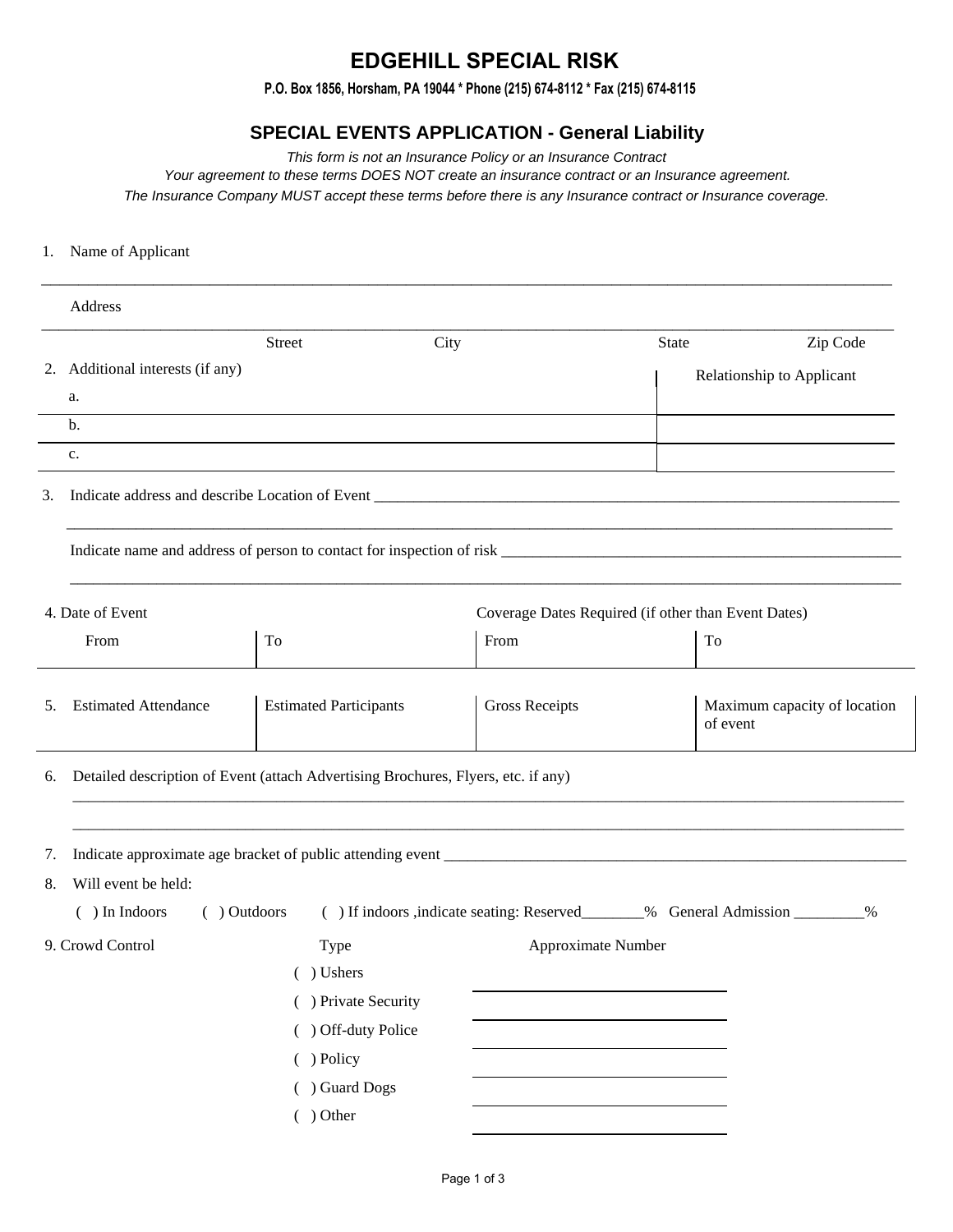10. Applicant's experience in conducting events of this or similar nature (number, dates, etc.)

| 11. Will bleachers or platforms be involved? () Yes () No |
|-----------------------------------------------------------|
| a. () Permanent () Portable                               |
| b. Construction () Wood () Steel () Concrete              |
| $c.$ Height $\rule{1em}{0.15mm}$ ft.                      |
|                                                           |
| a. Back and Side Railing provided? () Yes () No           |
| f. Condition                                              |

 $\mathcal{L}_\mathcal{L} = \mathcal{L}_\mathcal{L} = \mathcal{L}_\mathcal{L} = \mathcal{L}_\mathcal{L} = \mathcal{L}_\mathcal{L} = \mathcal{L}_\mathcal{L} = \mathcal{L}_\mathcal{L} = \mathcal{L}_\mathcal{L} = \mathcal{L}_\mathcal{L} = \mathcal{L}_\mathcal{L} = \mathcal{L}_\mathcal{L} = \mathcal{L}_\mathcal{L} = \mathcal{L}_\mathcal{L} = \mathcal{L}_\mathcal{L} = \mathcal{L}_\mathcal{L} = \mathcal{L}_\mathcal{L} = \mathcal{L}_\mathcal{L}$  $\mathcal{L}_\text{max}$  , and the set of the set of the set of the set of the set of the set of the set of the set of the set of the set of the set of the set of the set of the set of the set of the set of the set of the set of the

\_\_\_\_\_\_\_\_\_\_\_\_\_\_\_\_\_\_\_\_\_\_\_\_\_\_\_\_\_\_\_\_\_\_\_\_\_\_\_\_\_\_\_\_\_\_\_\_\_\_\_\_\_\_\_\_\_\_\_\_\_\_\_\_\_\_\_\_\_\_\_\_\_\_\_\_\_\_\_\_\_\_\_\_\_\_\_\_\_\_\_\_\_\_\_\_\_\_\_\_\_\_\_\_\_\_ \_\_\_\_\_\_\_\_\_\_\_\_\_\_\_\_\_\_\_\_\_\_\_\_\_\_\_\_\_\_\_\_\_\_\_\_\_\_\_\_\_\_\_\_\_\_\_\_\_\_\_\_\_\_\_\_\_\_\_\_\_\_\_\_\_\_\_\_\_\_\_\_\_\_\_\_\_\_\_\_\_\_\_\_\_\_\_\_\_\_\_\_\_\_\_\_\_\_\_\_\_\_\_\_\_\_

12. Describe in detail all measures for the protection of the public and damage to property:

|  | 13. Does Event involve: [if none, check ()]                           | <b>Interest of Applicant</b> |           |                                   |  |  |
|--|-----------------------------------------------------------------------|------------------------------|-----------|-----------------------------------|--|--|
|  | Hazard                                                                | Sponsor                      | Operator  | Describe:                         |  |  |
|  | Fireworks                                                             | $($ )                        | ( )       |                                   |  |  |
|  | <b>Amusement Rides or Devices</b>                                     | ( )                          | ( )       |                                   |  |  |
|  | Food Sales                                                            | ( )                          | ( )       |                                   |  |  |
|  | Alcoholic Beverage Sales                                              | ( )                          | ( )       |                                   |  |  |
|  | a. If applicant is sponsor does operator have liability insurance?    |                              |           |                                   |  |  |
|  | $( )$ No                                                              | ( ) Yes S                    |           |                                   |  |  |
|  |                                                                       | Limits                       |           | Name of Company                   |  |  |
|  | b. Have Certificates of Insurance been obtained from operator? () Yes |                              |           | $( )$ No                          |  |  |
|  | 14. Hold-Harmless Agreements                                          |                              |           |                                   |  |  |
|  | a. Does applicant agree to hold-harmless any Third Party?             |                              | $( )$ Yes | $( )$ No                          |  |  |
|  | b. Is applicant held harmless by others?                              |                              | $( )$ Yes | $( )$ No                          |  |  |
|  | If answers to a, or b, Is yes, attach copy of contracts.              |                              |           |                                   |  |  |
|  | 15. Loss Experience from prior events of same or similar nature:      |                              |           |                                   |  |  |
|  | Date                                                                  | Nature of Loss               |           | <b>Amount Paid or Outstanding</b> |  |  |
|  |                                                                       |                              |           |                                   |  |  |
|  |                                                                       |                              |           |                                   |  |  |

16. It is agreed that if policy is issued ,no coverage will be provided for injury to any person practicing for or engaging in any contest or exhibition of an athletic or sports nature? ( ) Yes ( ) No

17. Limits of Liability Desired: \_\_\_\_\_\_\_\_\_\_\_\_\_\_\_\_\_\_\_\_\_\_\_\_\_\_\_\_\_\_\_\_\_\_\_\_\_\_\_\_\_\_\_\_\_\_\_\_\_\_\_\_\_\_\_\_\_\_\_\_\_\_\_\_\_\_\_\_\_\_\_\_\_\_\_\_\_\_\_\_\_\_\_\_

\_\_\_\_\_\_\_\_\_\_\_\_\_\_\_\_\_\_\_\_\_\_\_\_\_\_\_\_\_\_\_\_\_\_\_\_\_\_\_\_\_\_\_\_\_\_\_\_\_\_\_\_\_\_\_\_\_\_\_\_\_\_\_\_\_\_\_\_\_\_\_\_\_\_\_\_\_\_\_\_\_\_\_\_\_\_\_\_\_\_